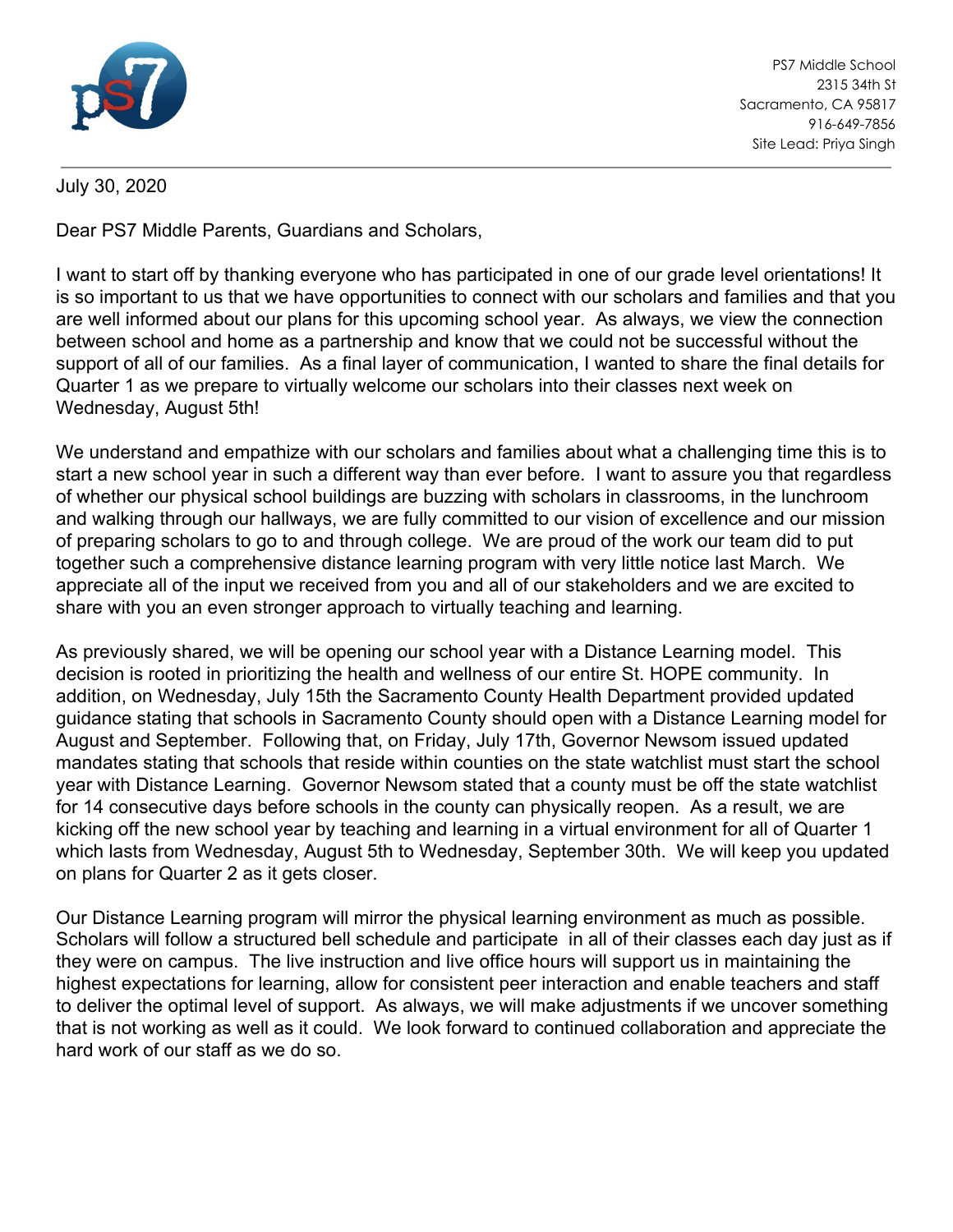

PS7 Middle School 2315 34th St Sacramento, CA 95817 916-649-7856 Site Lead: Priya Singh